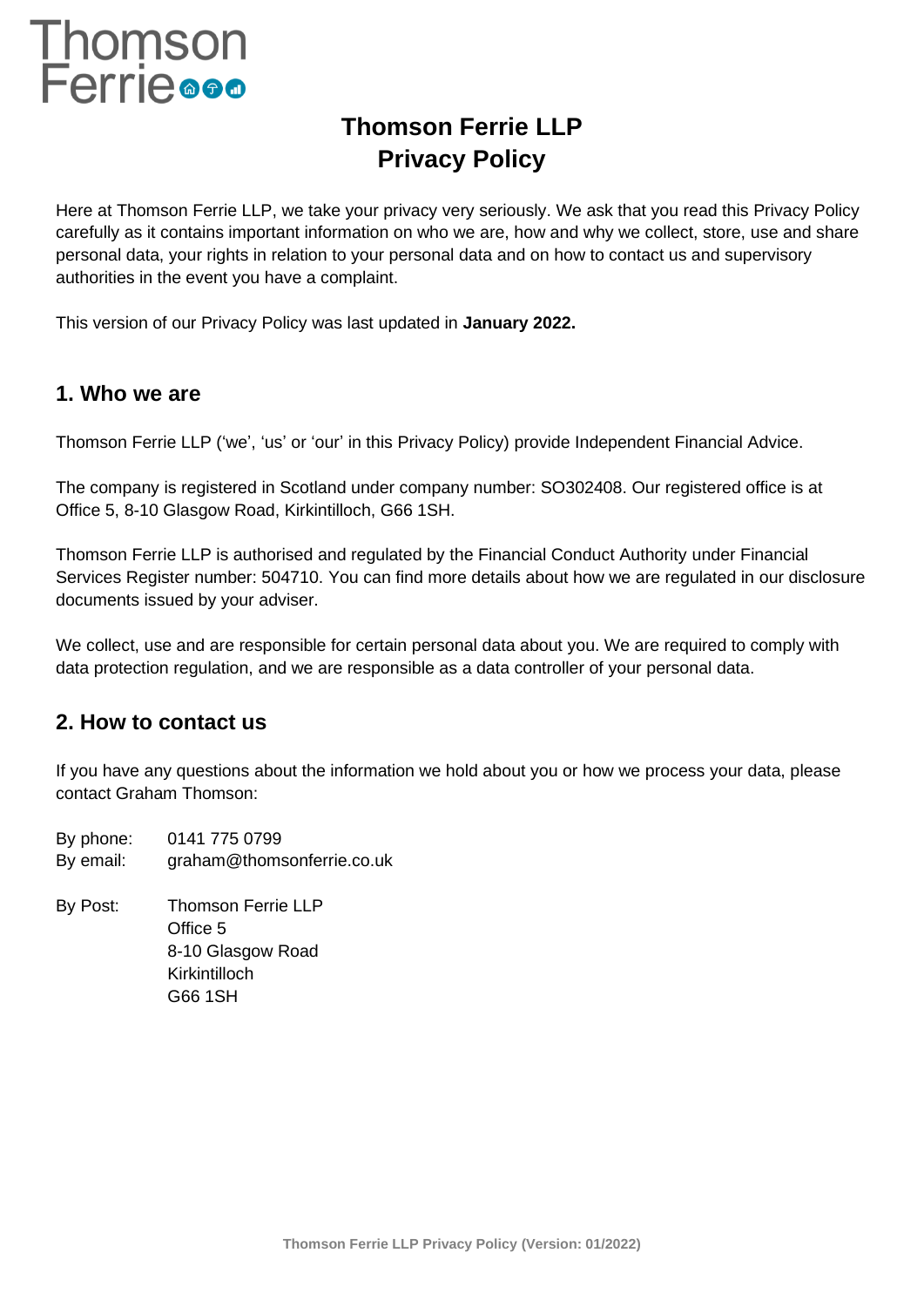## **3. The personal data we collect and use**

Over the course of providing our service to you, we may collect, store, and transfer the following personal data when you provide it to us. Personal data is any information that can be used to identify you and therefore does not include anonymous or aggregated data.

| <b>Type of Data</b>                           | <b>Examples</b>                                                                                                                                                                                                                                                                                                                                                                                                                                                                                                                                                                                                                                                               |
|-----------------------------------------------|-------------------------------------------------------------------------------------------------------------------------------------------------------------------------------------------------------------------------------------------------------------------------------------------------------------------------------------------------------------------------------------------------------------------------------------------------------------------------------------------------------------------------------------------------------------------------------------------------------------------------------------------------------------------------------|
| <b>Identity</b>                               | Any information which can be used to distinguish a person or verify their identity,<br>such as name, date of birth, place of birth, gender, marital status, passport, driving<br>licence etc.<br>Verification of identity also includes providing proof of address which may involve<br>documentation such as utility bills or council tax statements.                                                                                                                                                                                                                                                                                                                        |
| <b>Contact</b>                                | Including address history, email address and telephone number.<br>This may also include work contact information.                                                                                                                                                                                                                                                                                                                                                                                                                                                                                                                                                             |
| <b>Financial</b>                              | Any information relating to your employment status, salary and income, outgoings<br>and expenditure, tax rate, P60, assets and liabilities, credit commitments, and any<br>other debts.<br>This category may also include assessing your credit history, and banking<br>information such as account details, card details, and bank statements.                                                                                                                                                                                                                                                                                                                               |
| <b>Deposit</b>                                | We are required to verify the source of funds for any deposit supplied by you or the<br>gift donor(s) where a gifted deposit is to be received.<br>Where you are providing the deposit from your savings, we will require a minimum of<br>3 months' bank statements to show the build-up of funds.<br>With respect to gifted deposits, we will be required to process personal data from the<br>gift donor(s). We will require a minimum of 3 months' bank statements plus relevant<br>Identity Data. Further information and documentation may be required.<br>This information will be stored in line with our Privacy Policy, available to the data<br>subject on request. |
| <b>Profile and</b><br><b>Usage</b>            | Such as your login details for our Client Portal, how you use our website, your<br>feedback, and products and services purchased.                                                                                                                                                                                                                                                                                                                                                                                                                                                                                                                                             |
| <b>Marketing and</b><br><b>Communications</b> | Your preferences towards how we communicate with you and whether you wish to<br>receive marketing from us or our business partners.                                                                                                                                                                                                                                                                                                                                                                                                                                                                                                                                           |
| <b>Transaction</b>                            | Details of payments made for products and services you have purchased from us.                                                                                                                                                                                                                                                                                                                                                                                                                                                                                                                                                                                                |
| <b>Technical</b>                              | Including IP address, login data, browser type and version, time zone setting and<br>location, browser plug-in types and versions, operating system, and platform.                                                                                                                                                                                                                                                                                                                                                                                                                                                                                                            |
| <b>Other</b>                                  | Any other information that could be used to identify you that we need to provide<br>intermediary services or as part of the application process.                                                                                                                                                                                                                                                                                                                                                                                                                                                                                                                              |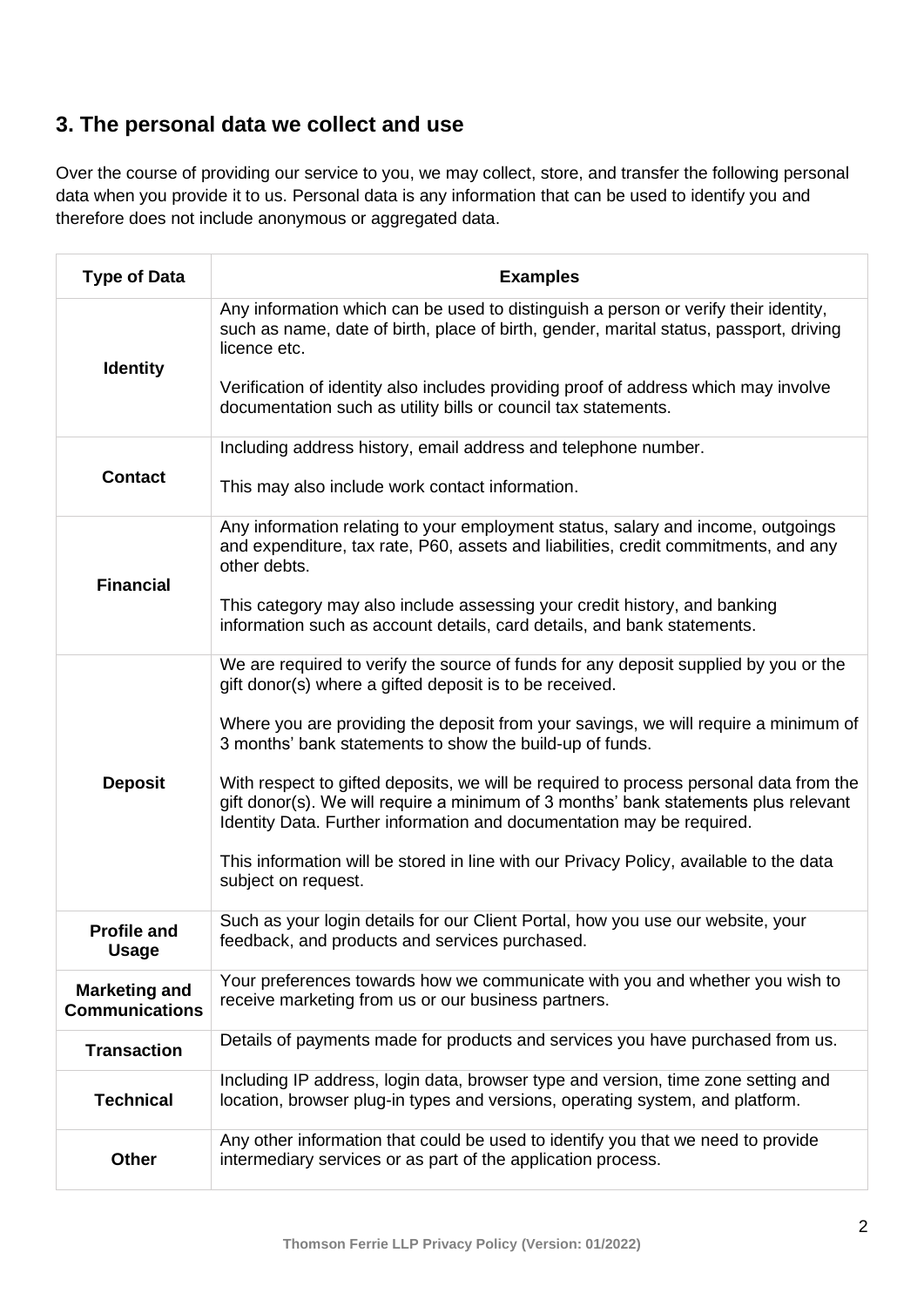## **Special Category Data**

Certain types of personal data are considered more sensitive and are subject to additional levels of protection under data protection legislation. These are known as 'special categories of data' and include data concerning your health, racial or ethnic origin, genetic data, and sexual orientation. Data relating to criminal convictions or offences is also subject to additional levels of protection.

We may process:

- **Health Data** relating to your medical history, including symptoms, diagnoses, procedures, and outcomes, as well as information about your height and weight. This could include previous, current, or persistent medical conditions and family medical history as well as GP or specialist details.
- **Lifestyle Data** including both work and leisure behaviour patterns. Most relevant to your products may be your smoker status, alcohol consumption, health, retirement age, and exercise habits.
- **Financial Dependants and Beneficiaries Data** which will be treated sensitively and will not be used for marketing purposes or user profiles.
- **Criminal Offence Data** in relation to the prevention, detection, and investigation of financial crime.

#### Potential Vulnerabilities

Apart from the information customers provide to us directly, we may also record information about potential vulnerabilities where we think this is appropriate to meet the obligations placed on us by the Financial Conduct Authority (FCA) regarding vulnerable customers.

Based on FCA guidelines, a vulnerable consumer is especially susceptible to detriment due to their personal circumstances, particularly when an advisory firm is not acting with appropriate levels of care. These customers are more likely to suffer severe detriment if something goes wrong.

#### **Aggregated Data**

We also collect and process Aggregated Data which includes statistical or demographic data for any purpose. Aggregated Data may be derived from your personal data but is not considered personal data in law as this data does not directly or indirectly reveal your identity.

#### **Information about another person**

If you are providing information about another person (such as a partner, financial dependant, gift donor, or business partner), we expect you to ensure that they know you are doing so and are content with their information being provided to us. You should ensure that they have seen this Privacy Policy and agree to its contents.

#### **Returning clients**

If you are already a Thomson Ferrie LLP client, it is likely that we will use the data from previous business to save you time when you are looking for new advice from us. As some of this data may be out-of-date, we will clarify with you and confirm that we have accurate data.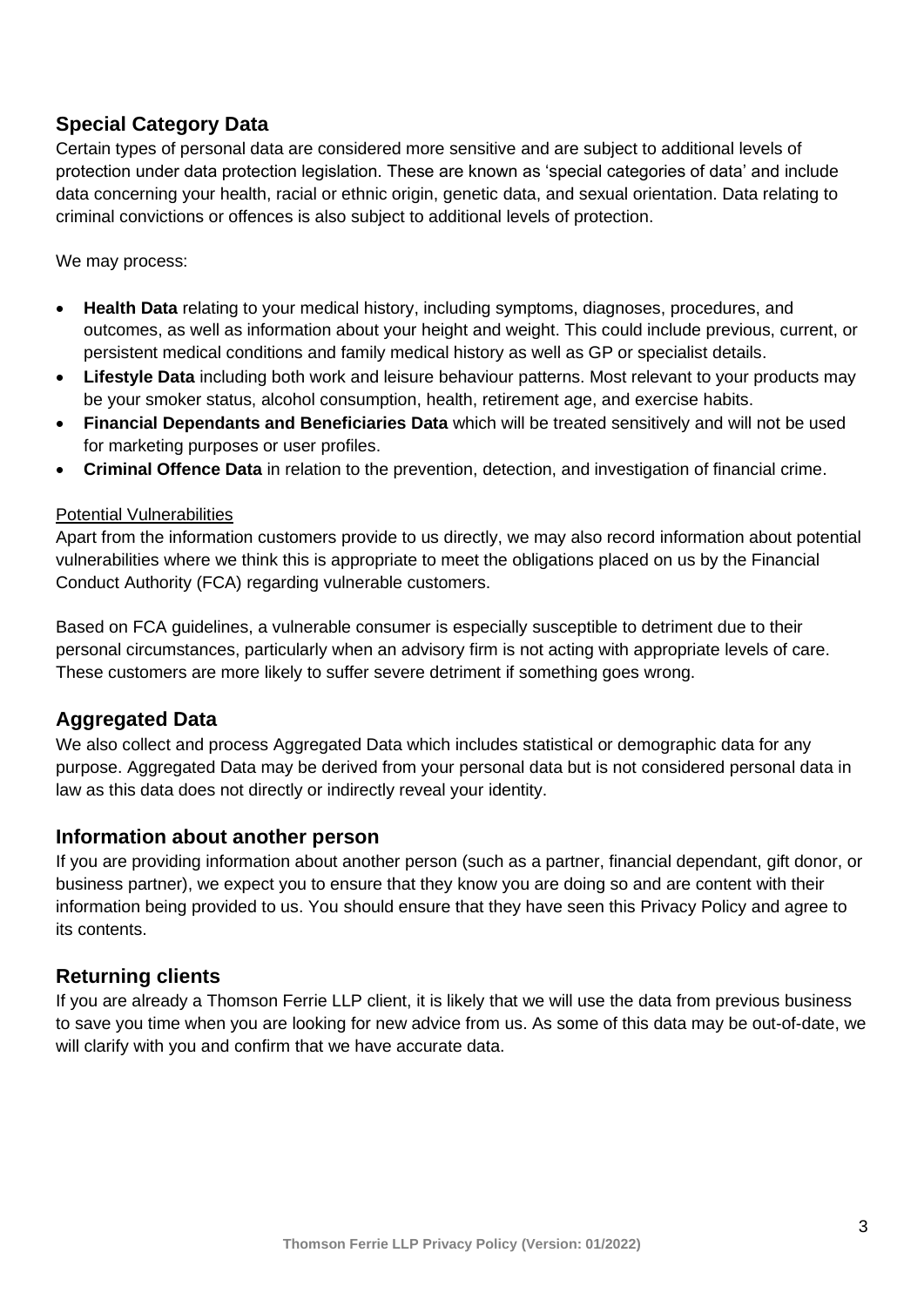## **4. How we collect your personal data**

We gather personal information throughout the advice process to provide you with tailored recommendations. Here are examples of how we collect this personal information:

| How we collect your<br>personal data                              | <b>Examples</b>                                                                                                                                                                                                                                                                                                                                                                                                         |  |
|-------------------------------------------------------------------|-------------------------------------------------------------------------------------------------------------------------------------------------------------------------------------------------------------------------------------------------------------------------------------------------------------------------------------------------------------------------------------------------------------------------|--|
| You give us data                                                  | Interacting with an adviser or employee of Thomson Ferrie LLP<br>Creating an account on our Client Portal<br>$\bullet$<br>Completing a data capture form or Fact Find<br>$\bullet$<br>Completing an enquiry form on our website<br>Giving us feedback or submitting a review                                                                                                                                            |  |
| A joint applicant or<br>trusted person gives us<br>your data      | Where a joint application is taking place, you will likely provide information<br>on behalf of each other at different stages of the process.<br>At your express consent, we may also discuss your application with<br>trusted individuals (e.g. your parents). However, as part of the advice<br>process, you must always be involved. We will not proceed with an<br>application without having advised you directly. |  |
| We get data from a third<br>party or publicly available<br>source | Public sources such as Companies House and the Electoral<br>Register<br>Credit Reference Agencies such as Experian<br>$\bullet$<br>Analytics providers such as Google Analytics<br>Facebook, Google, and LinkedIn, where you access our pages                                                                                                                                                                           |  |
| Automatic collection of<br>data via our website                   | Our website uses 'Cookies' to collect technical data. Please see our<br>Cookies Policy for more details. You can set your browser to refuse all or<br>some browser cookies or alert you when websites set or access cookies. If<br>you disable or refuse cookies, it is possible that our website and Client<br>Portal may become inaccessible or not function properly.                                                |  |

#### **Third-party website links**

At times, our website or advisers may provide links to third-party websites, plug-ins and applications such as a Credit Reference Agency or our Client Portal supplied by 360 Dot Net Limited [\(https://360dotnet.co.uk\)](https://360dotnet.co.uk/). We have no control over third-party websites and are not responsible for their privacy policies. You should be aware that they may collect and process your data differently. We highly recommend that you read the privacy policy of every website you visit.

#### **Third-party marketing**

Unless you give us your express consent, we will always opt you out of marketing provided by third parties such as product providers and lenders. Should you give your permission to be opted-in to such marketing, you will need to contact the third party directly if you change your mind at a later stage.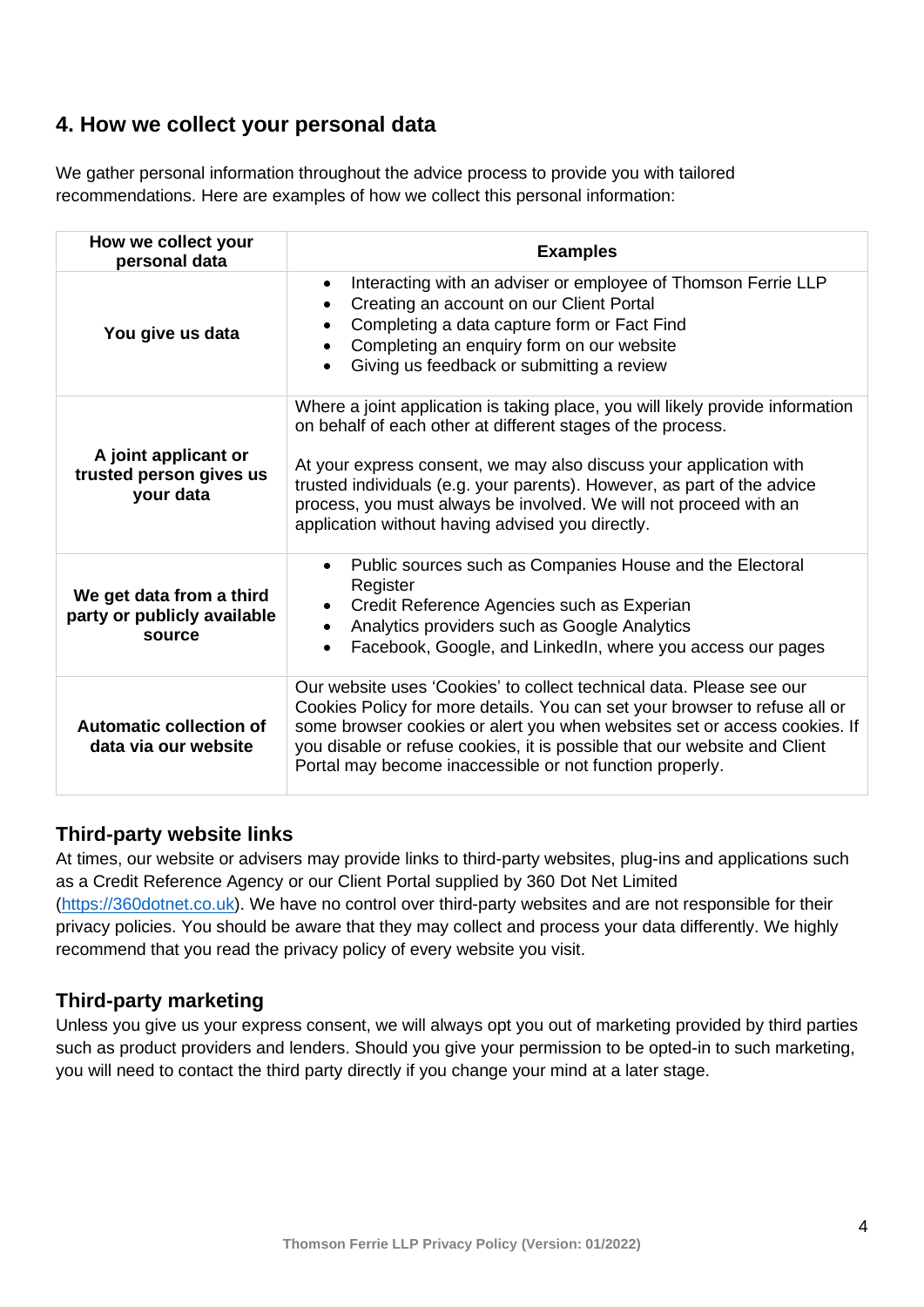## **5. How we use your personal data**

We will tell you if providing some personal data is optional, including if we ask for your consent to process it. In all other cases, you must provide your personal data to allow us to provide you with intermediary services.

#### **You are free at any time to change your mind and withdraw your consent. The consequence might be that we cannot do certain things for you.**

| The purpose we use your data for                                                                                                                                                                                                                                                                                                                                                                                                                                    | Type(s) of data                                                                                            | The legal basis for data use                                                                                                                                                                              |
|---------------------------------------------------------------------------------------------------------------------------------------------------------------------------------------------------------------------------------------------------------------------------------------------------------------------------------------------------------------------------------------------------------------------------------------------------------------------|------------------------------------------------------------------------------------------------------------|-----------------------------------------------------------------------------------------------------------------------------------------------------------------------------------------------------------|
| <b>Getting started</b><br>Where we initially engage with you to<br>discuss your requirements after an<br>enquiry from you.<br>This also includes general guidance we<br>may give you, such as how to improve<br>your credit score.                                                                                                                                                                                                                                  | -Identity<br>-Contact                                                                                      | Consent                                                                                                                                                                                                   |
| <b>Carrying out research</b><br>A key part of the advice process is<br>where we source products, provide<br>quotes, and process applications.<br>Where relevant, we will also keep track<br>of future options available to you.                                                                                                                                                                                                                                     | -Identity<br>-Contact<br>-Financial<br>-Deposit<br>-Marketing & comms<br>-Transaction<br>-Special Category | Consent<br>Performance of a contract with you<br>To comply with a legal obligation<br>Our legitimate interests (in this case,<br>to recover any money owed to us and<br>to develop and grow our business) |
| <b>Managing our relationship</b><br>We aim to have a long-term relationship<br>with our clients and developing this is<br>important to us. This includes:<br>Creating and maintaining<br>$\bullet$<br>access to your Client Portal<br>account and other relevant files<br>Keeping in touch with you<br>$\bullet$<br>throughout the advice process<br>Re-engagement (where<br>$\bullet$<br>relevant) with respect to existing<br>products<br>For compliance purposes | -Identity<br>-Contact<br>-Profile and usage<br>-Marketing & comms                                          | Consent<br>Performance of a contract with you<br>To comply with a legal obligation<br>Our legitimate interests (to maintain a<br>relationship with you and keep our<br>records updated)                   |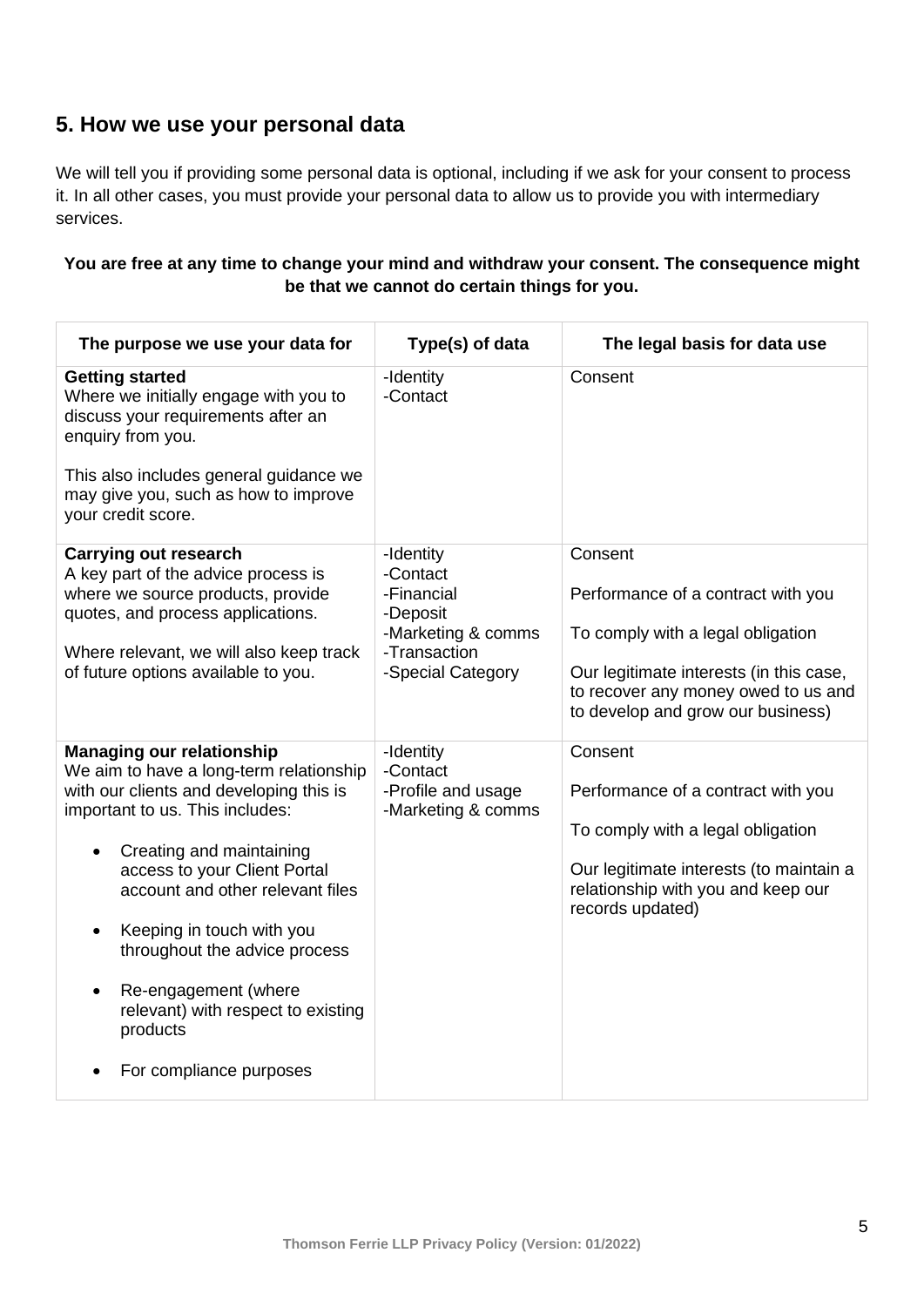| <b>Working with others</b><br>In order to provide our intermediary<br>services, we will liaise with relevant<br>third parties throughout the advice<br>process, such as product providers,<br>lenders, solicitors, and surveyors.                                                                          | -Identity<br>-Contact<br>-Financial<br>-Deposit<br>-Transaction<br>-Special category                        | Performance of a contract with you<br>To comply with a legal obligation                                                                                                                                                         |
|------------------------------------------------------------------------------------------------------------------------------------------------------------------------------------------------------------------------------------------------------------------------------------------------------------|-------------------------------------------------------------------------------------------------------------|---------------------------------------------------------------------------------------------------------------------------------------------------------------------------------------------------------------------------------|
| To contact you in the future<br>We may ask you to leave a review,<br>complete a survey, or let you know<br>when a product is nearing expiry<br>(although this is your responsibility to<br>keep track of).<br>Where you leave a review or complete<br>a survey, we may also follow up on this<br>with you. | -Identity<br>-Contact<br>-Profile and usage<br>-Marketing & comms<br>-Transaction                           | Performance of a contract with you<br>To comply with a legal obligation<br>Our legitimate interests (reviewing our<br>service standards or contacting you<br>again to provide new advice. This, in<br>turn, grows our business) |
| <b>Marketing and Communications</b><br>We may get in touch with you regarding<br>goods or services that may meet your<br>needs in the future.<br>You may <b>opt-out</b> of our marketing at<br>any time.                                                                                                   | -Identity<br>-Contact<br>-Profile and usage<br>-Marketing & comms<br>-Technical                             | Consent<br>Our legitimate interests (to meet your<br>customer needs and inform you about<br>options available to you. This, in turn,<br>grows our business)                                                                     |
| Improving our services offered<br>We may use data analytics to improve<br>our website, Client Portal, services<br>offered, marketing, and overall<br>customer experience.                                                                                                                                  | -Identity<br>-Contact<br>-Profile and usage<br>-Marketing & comms<br>-Technical                             | Our legitimate interests (to improve<br>the services offered to customers via<br>data analysis)                                                                                                                                 |
| <b>Maintaining our systems</b><br>We carry out troubleshooting, data<br>analysis, testing, system maintenance,<br>support, reporting, and hosting of data<br>to protect our business, website and<br><b>Client Portal.</b>                                                                                 | -Identity<br>-Contact<br>-Profile and usage<br>-Technical                                                   | To comply with a legal obligation<br>Our legitimate interests (to run our<br>business and keep data secure)                                                                                                                     |
| <b>Handling complaints and enquiries</b><br>We will take action to resolve any<br>issues you have had and answer any<br>questions.                                                                                                                                                                         | -Identity<br>-Contact<br>-Profile and usage<br>-Marketing & comms<br>-Transaction                           | To comply with a legal obligation<br>Our legitimate interests (by ensuring<br>that complaints are accurately and<br>effectively processed)                                                                                      |
| <b>Fraud prevention</b><br>As part of the advice process, we are<br>required to carry out checks on your<br>identity and documents and assess<br>your financial transactions in order to<br>detect or prevent financial crime.                                                                             | -Identity<br>-Contact<br>-Financial<br>-Deposit<br>-Profile and usage<br>-Marketing & comms<br>-Transaction | Performance of a contract with you<br>To comply with a legal obligation<br>Our legitimate interests (protects our<br>business, others' businesses, and<br>you)                                                                  |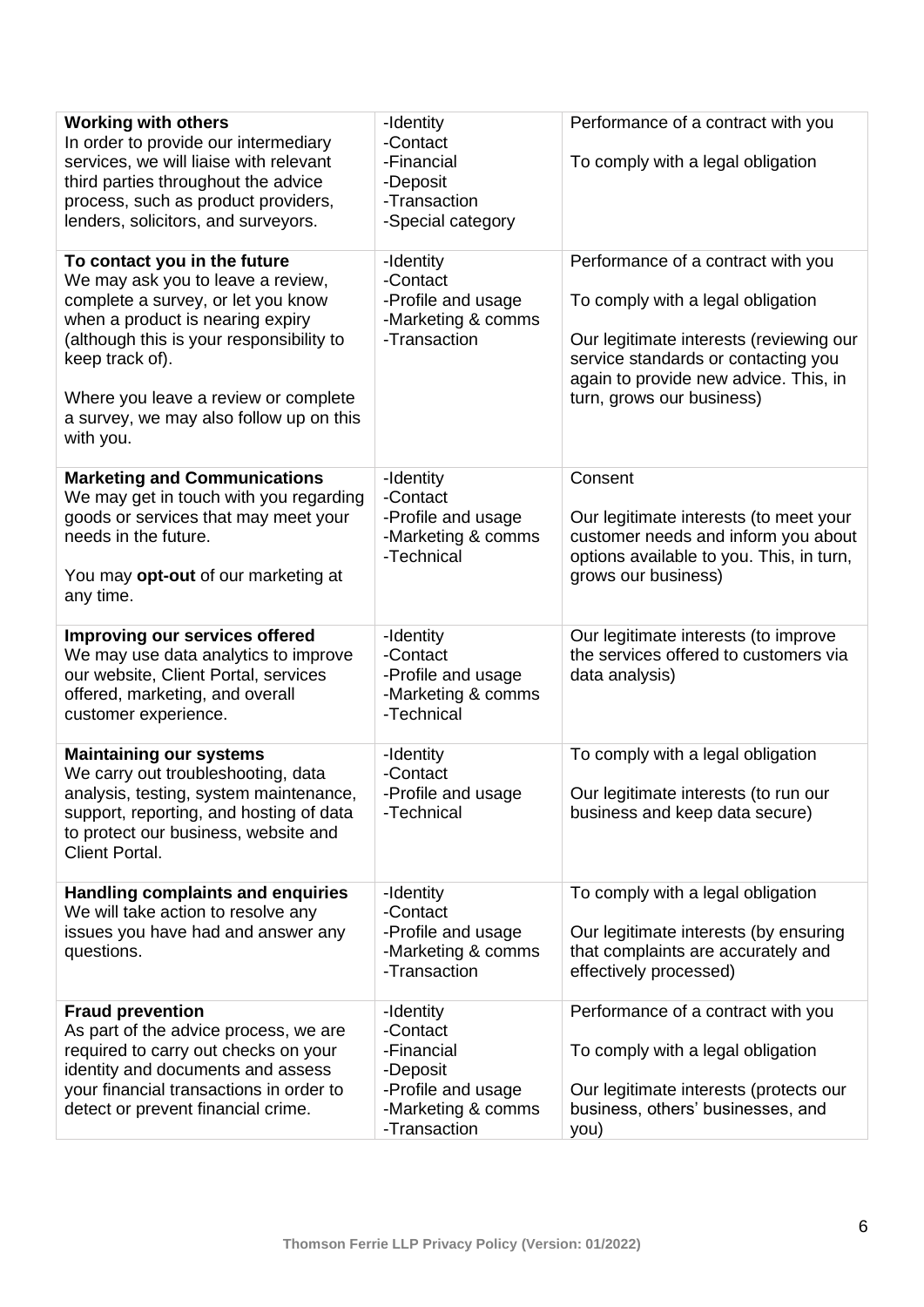#### **Change of Purpose**

We will only use your personal data for the purposes stated above unless we reasonably consider that we need to use it for another reason, and it is compatible with the original purpose. Please contact us for an explanation as to how any new processing is compatible with the original purpose.

If we need to use your personal data for an unrelated purpose, we will notify you and explain the legal basis which allows us to do so. Please note that we may process your personal data without your knowledge or consent, in compliance with the above rules, where this is required or permitted by law.

## **6. Who we share your data with**

Throughout the advice process, we may share your personal data with other companies. These third parties must utilise your data in a legal manner and can only use the data for specific purposes.

| <b>Third Party</b>                                                                    | <b>Reason</b>                                                                                                                                                                                                                                                                                                                                                                                                                                                                                                                                                                                                                                                                                                                                                     |
|---------------------------------------------------------------------------------------|-------------------------------------------------------------------------------------------------------------------------------------------------------------------------------------------------------------------------------------------------------------------------------------------------------------------------------------------------------------------------------------------------------------------------------------------------------------------------------------------------------------------------------------------------------------------------------------------------------------------------------------------------------------------------------------------------------------------------------------------------------------------|
| Lenders, Product<br><b>Providers, and Sourcing</b><br><b>Companies</b>                | When carrying out whole-of-market research, we utilise specific industry<br>tools to find products tailored to your needs.<br>As part of the application process, we will share your data with lenders<br>and product providers upon receiving your permission. These firms are<br>also data controllers, and you should read their specific privacy policy to<br>see how they use your data.                                                                                                                                                                                                                                                                                                                                                                     |
| <b>Technology Providers</b>                                                           | We use various technological systems to collect, store, and process your<br>data. We do this to keep your data secure and streamline the advice<br>process for our clients.<br>Our 'Thomson Ferrie Client Portal' and our 'Online Fact Find' are<br>powered by a third-party practice management system. This system has<br>a proven track record in the Financial Services industry and utilises<br>Microsoft's Cloud-Based Platform, Azure. Microsoft has an obligation to<br>protect data, security and privacy, which in turn keeps your data safe.<br>We highly recommend that you read any relevant privacy policies when<br>registering with a system or entering your personal details. Should you<br>require any further information, please contact us. |
| <b>Credit Reference Agencies</b><br>(CRAs)                                            | Lenders will carry out a credit check (see 'Credit Searches' in Section 5<br>of this document) at the Agreement in Principle and Full Mortgage<br>Application stages of the mortgage advice process.<br>The main CRAs are Experian, Transunion, and Equifax. We suggest that<br>you read their privacy policies to understand how they access your data.                                                                                                                                                                                                                                                                                                                                                                                                          |
| <b>Fraud Prevention Agencies</b><br>(FPAs)                                            | We may use FPAs to check your identity at the start of the advice<br>process and on an ongoing basis where relevant.                                                                                                                                                                                                                                                                                                                                                                                                                                                                                                                                                                                                                                              |
| <b>Regulators, Law</b><br><b>Enforcement Agencies &amp;</b><br>relevant organisations | We will share your data with certain organisations when required to by<br>law (e.g. prevention of financial crime).                                                                                                                                                                                                                                                                                                                                                                                                                                                                                                                                                                                                                                               |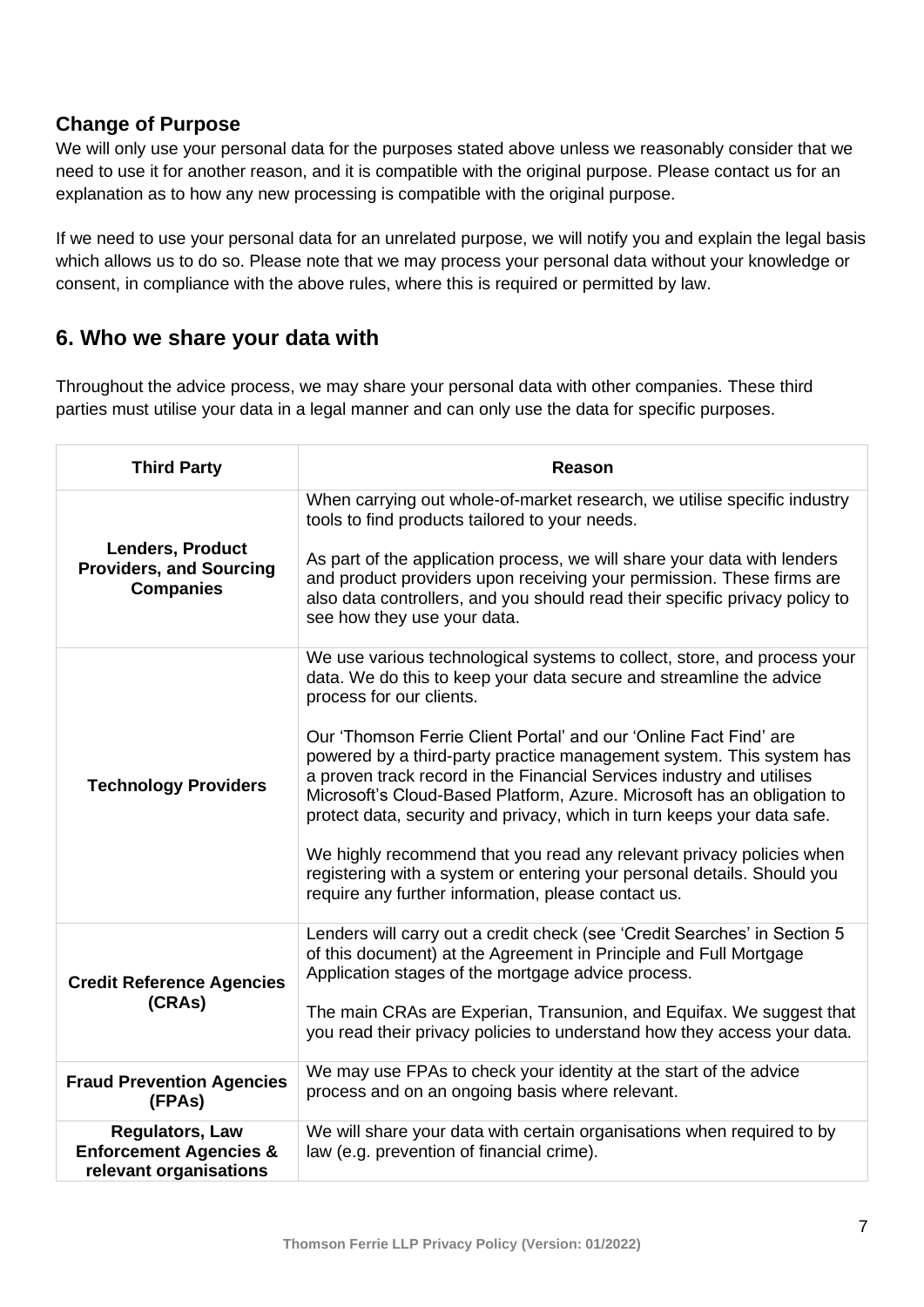## **7. Data Security**

We have appropriate security measures in place to prevent personal data from being accidentally lost, used, or accessed in an unauthorised way. We limit access to your personal data to those who have a genuine business need to know it. Those processing your information will do so only in an authorised manner and are subject to a duty of confidentiality.

We also have procedures in place to deal with any suspected data security breach. We will notify you and any applicable regulator of a suspected data security breach where we are legally required to do so.

## **8. Data Retention**

We will hold your personal data for differing periods of time depending upon our reason for processing it. These retention periods are set out below:

- Retention in case of queries: we will retain your personal data for as long as we reasonably consider it necessary to deal with your queries (e.g. any questions you may have in relation to the services)
- Retention in case of claims: we will retain your personal data for as long as we reasonably consider that you might legally bring a claim against us
- Retention in accordance with legal and regulatory requirements: we will retain your personal data after we have ceased providing services to you for as long as we are required/permitted to retain it based upon our legal and regulatory obligations

## **9. Transfer of your information out of the EEA**

We will not transfer your personal data outside of the European Economic Area or to any organisation (or subordinate bodies) governed by public international law or set up under any agreement between two or more countries.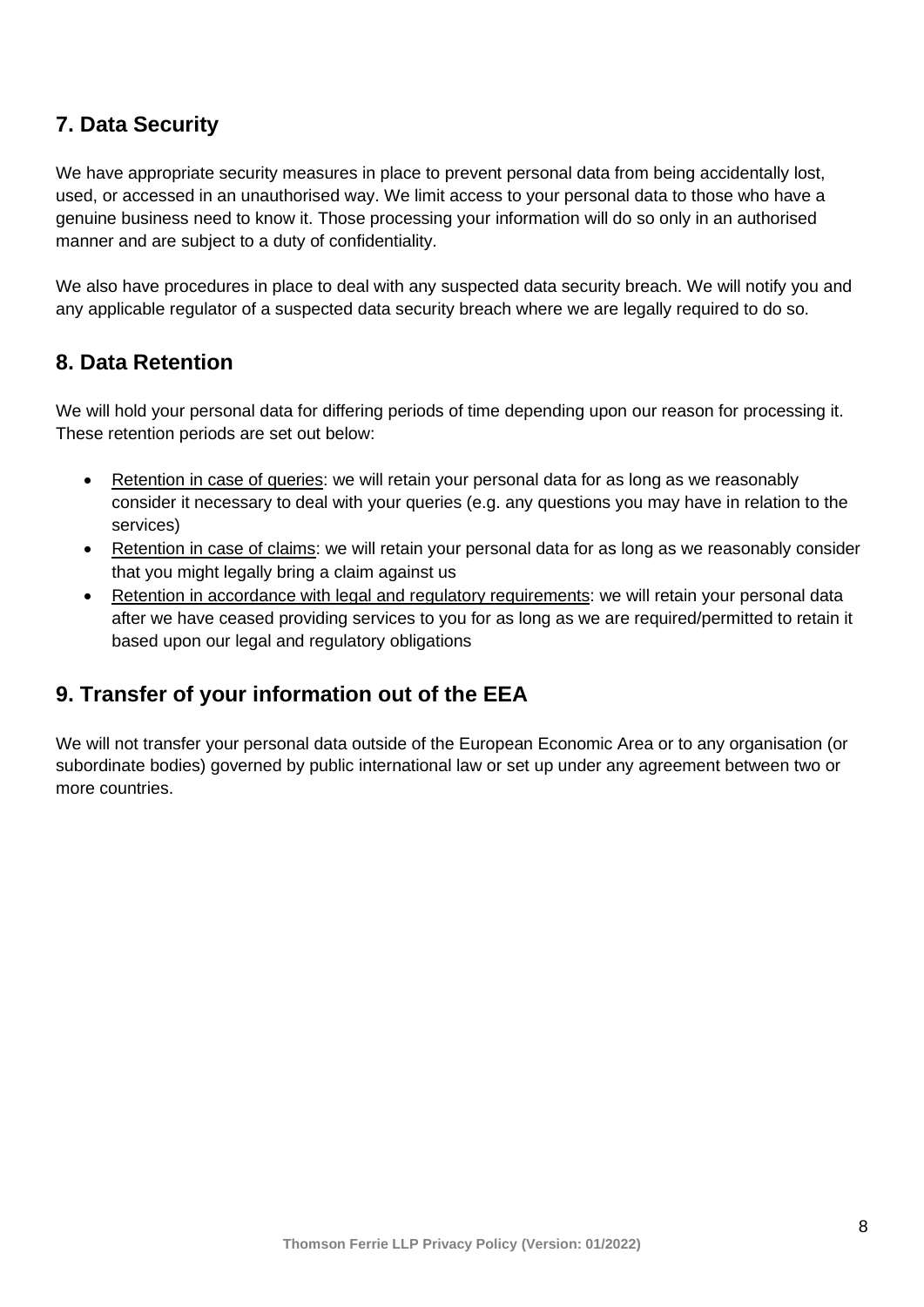## **10. Your rights**

You have legal rights under data protection regulation in relation to your personal data and may make requests detailed below:

#### **To access personal data**

You can ask us to confirm whether we have and are using your personal data. You can also ask to get a copy of your personal data from us and for information on how we process it.

#### **To rectify/erase personal data**

You can ask that we rectify any information about you which is incorrect. We will be happy to rectify such information but would need to verify the accuracy of the information first.

You can ask that we erase your personal data if you think we no longer need to use it for the purpose we collected it from you.

You can also ask that we erase your personal data if you have either withdrawn your consent to us using your information (if we originally asked for your consent to use your information) or exercised your right to object to the further legitimate use of your information, or where we have used it unlawfully or where we are subject to a legal obligation to erase your personal data.

We may not always be able to comply with your request, for example, where we need to keep using your personal data in order to comply with our legal obligation or where we need to use your personal data to establish, exercise or defend legal claims.

#### **To restrict our use of personal data**

You can ask that we restrict our use of your personal data in certain circumstances, for example:

- where you think the information is inaccurate and we need to verify it;
- where our use of your personal data is not lawful, but you do not want us to erase it:
- where the information is no longer required for the purposes for which it was collected but we need it to establish, exercise or defend legal claims; or
- where you have objected to our use of your personal data, but we still need to verify if we have overriding grounds to use it

We can continue to use your personal data following a request for restriction where we have your consent to use it; or we need to use it to establish, exercise or defend legal claims, or we need to use it to protect the rights of another individual or a company.

#### **To object to the use of personal data**

You can object to any use of your personal data, which we have justified on the basis of our legitimate interest, if you believe your fundamental rights and freedoms to data protection outweigh our legitimate interest in using the information. If you raise an objection, we may continue to use the personal data if we can demonstrate that we have compelling legitimate interests to use the information.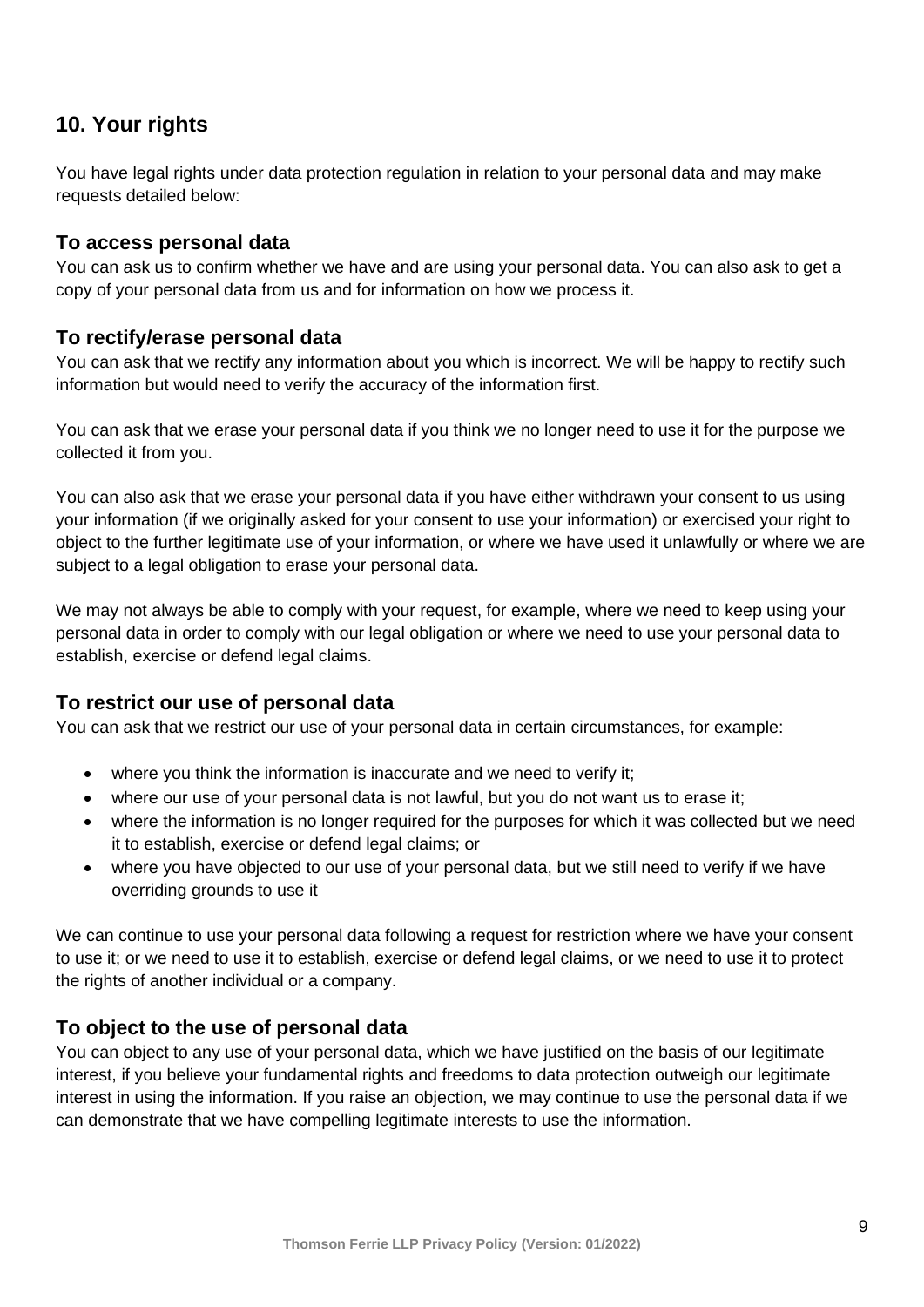## **To request a transfer of personal data**

You can ask us to provide your personal data to you in a structured, commonly used, machine-readable format, or you can ask to have it transferred directly to another data controller (e.g. another company).

You may only exercise this right where we use your personal data in order to perform a contract with you or where we asked for your consent to use your personal data. This right does not apply to any personal data which we hold or process outside automated means.

#### **To contest decisions based on automatic decision-making**

If we made a decision about you based solely by automated means (i.e. with no human intervention), and the decision made by us produces a legal effect concerning you, or significantly affects you, you may have the right to contest that decision, express your point of view and ask for a human review. These rights do not apply where we are authorised by law to make such decisions and have adopted suitable safeguards in our decision-making processes to protect your rights and freedoms.

#### **You can contact us for more information**

If you are not satisfied with the level of information provided in this privacy notice, you can ask us about what personal data we have about you, what we use your information for, who we disclose your information to, whether we transfer it abroad, how we protect it, how long we keep it for, what rights you have, how you can make a complaint, where we got your data from and whether we have carried out any automated decision making using your personal data.

If you would like to exercise any of the above rights, please email or write to Graham Thomson at the contact details provided at the start of this Privacy Policy and:

- let us have enough information to identify you, e.g. name, address, date of birth;
- let us have proof of your identity and address (a copy of your driving licence or passport and a recent utility or credit card bill); and
- let us know the information to which your request relates

We may ask you for proof of identity when making a request to exercise any of these rights. We do this to ensure we only disclose information or change your details where we know we are dealing with the right individual.

We will not ask for a fee unless we think your request is unfounded, repetitive or excessive. Where a fee is necessary, we will inform you before proceeding with your request.

We aim to respond to all valid requests within one month. It may, however take us longer if the request is particularly complicated or you have made several requests. We will always let you know if we think a response will take longer than one month. To speed up our response, we may ask you to provide more detail about what you want to receive or are concerned about.

We may not always be able to fully address your request, for example, if it would impact the duty of confidentiality we owe to others, or if we are otherwise legally entitled to deal with the request in a different way.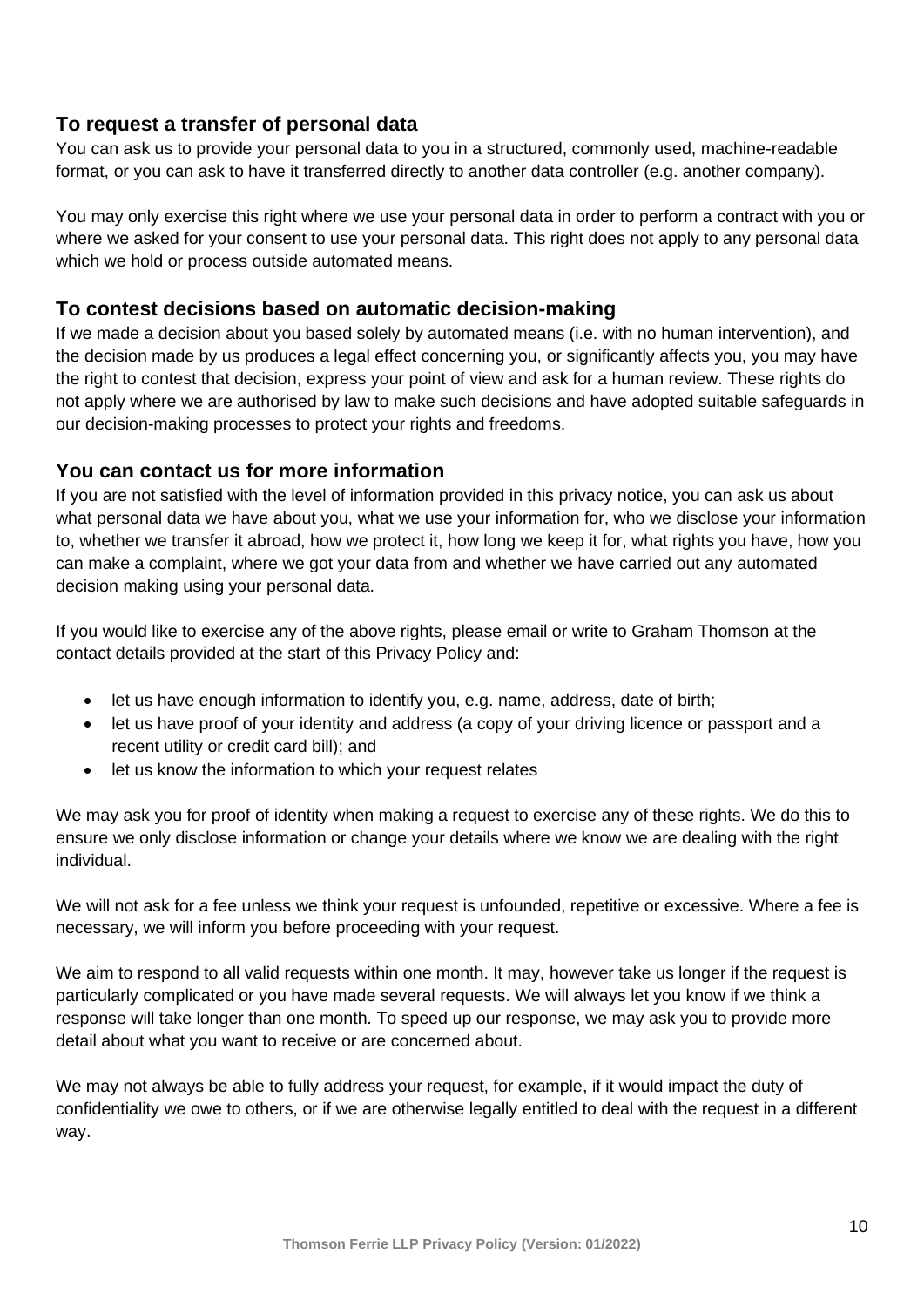## **11. Our supervisory authority**

Thomson Ferrie LLP is registered as a data controller on the UK data protection public register under registration number Z193757X. We take your privacy very seriously and hold your personal information and documentation securely.

If you have questions or complaints relating to how we use your personal data, or if you wish to exercise any of your rights regarding your personal data, we ask that you please try to resolve any issues with us by contacting Graham Thomson at graham@thomsonferrie.co.uk

If you are still not satisfied, you have a right to lodge a complaint with the Information Commissioners Office (ICO). It has enforcement powers and can investigate compliance with data protection regulation in the United Kingdom [\(www.ico.org.uk\)](http://www.ico.org.uk/).